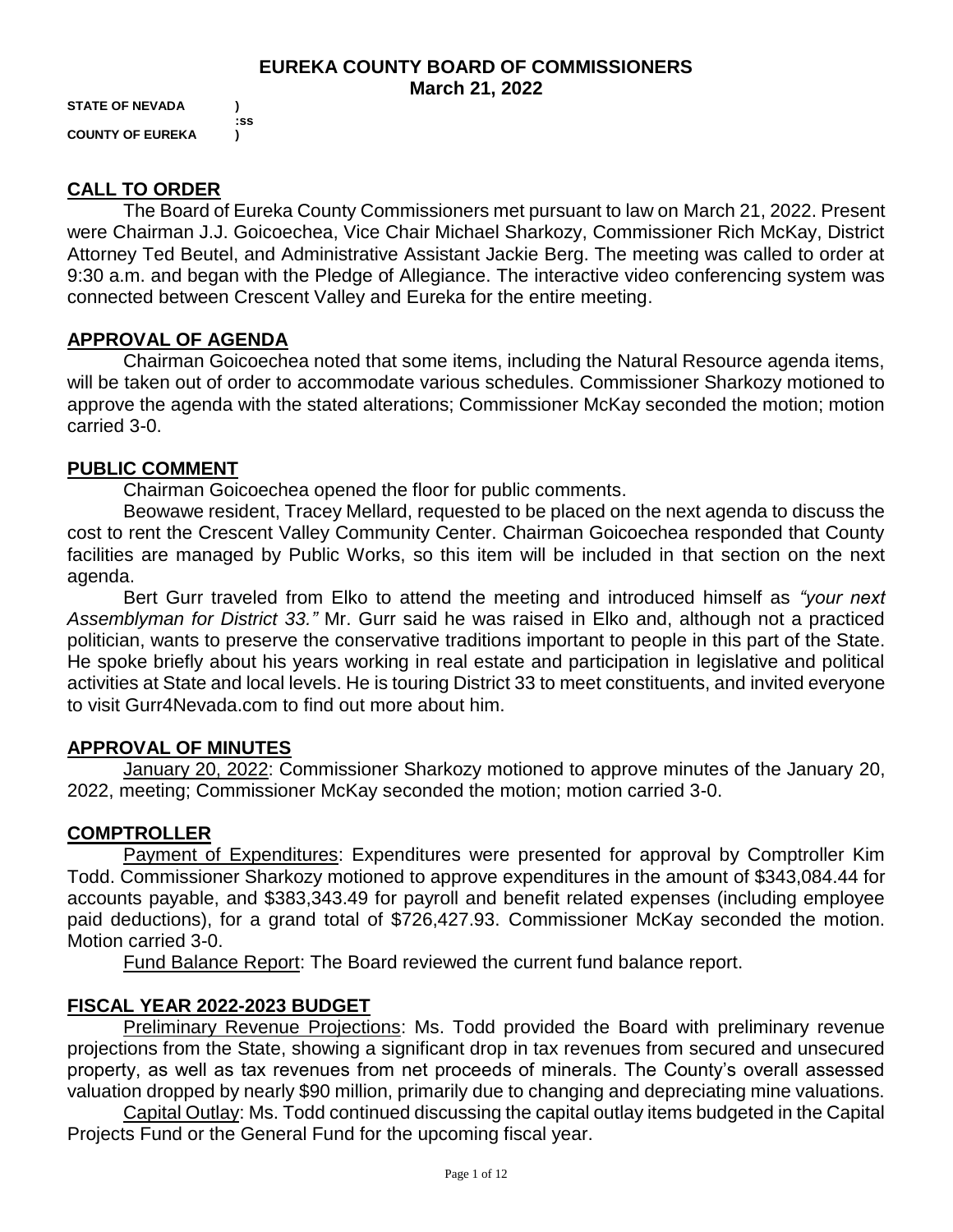4G LTE Infrastructure: IT Director Misty Rowley continues pursuing the fiber infrastructure grant to fund a parallel project that would result in two separate broadband infrastructure networks – one for County government use, and one that could be leased to private enterprise to serve residents. After researching preliminary cost estimates for design of the 4G LTE Infrastructure Project, Ms. Rowley recommended increasing the budgeted amount from \$2.5 million to \$5 million. This will ensure adequate funds if a 25% match is needed for this potentially \$20 million project.

Weed District Spray Outfit: Ms. Todd visited with the Natural Resources Manager regarding purchase of the Weed District spray truck, which will consist of a truck upfitted with a tank and spraying system, and a dump trailer with ancillary tank. She recommended budgeting \$150,000.00. There may be a delay in purchasing the truck, but Mr. Tibbitts believes he can secure some of the items in the upcoming fiscal year. Ms. Todd reminded the Board that these expenditures will be offset by BLM grant monies.

Sheriff Department Equipment: Ms. Todd noted that the Sheriff had identified Mobile 911 and the communication center remodel as priorities, with the animal control units and the Search & Rescue ATV and trailer moved to a subsequent fiscal year.

Sheriff Watts interjected that he would like to re-prioritize the ATV and include it in the upcoming budget year for \$40,000.00, while leaving the trailer in a subsequent fiscal year. He explained the current ATV is at least ten years old and virtually useless to Search & Rescue.

The Board agreed to include the ATV in the budget. Chairman Goicoechea asked the Sheriff to consult with Public Works to see if the current ATV could be used by another department instead of disposing as surplus property.

Sheriff's Vehicles: As instructed, Ms. Todd met with the Sheriff's Office to discuss the request to budget five new vehicles. The Sheriff was not available, but Undersheriff Thomas agreed the department could reduce the request to four vehicles. Public Works participated in the meeting and supported purchase of three replacement vehicles.

Jeb Rowley explained that the Sheriff's Office has purchased nine vehicles over the last three years and the fleet has remained manageable. But when four or five new vehicles are added in a single year, it increases the costs and workload related to maintaining the additional vehicles. He added that the Sheriff's Office travels about 255,000 miles per year, which would support replacing two vehicles each fiscal year.

Sheriff Watts explained why he requested five new vehicles. The Sheriff's fleet currently has ten vehicles with over 100,000 miles. He intends to repurpose two vehicles – one would be used for travel to the academy and another would be assigned to Search & Rescue. With five deputies moving from detentions to patrol, there is a need for additional patrol vehicles. Sheriff Watts briefly discussed the benefits of moving to leased vehicles for his department, but everyone agreed that it was too late in this budget season to make that a practical option for the upcoming year.

Ms. Todd encouraged the Board to consult with the external auditor before considering vehicle leases, because the reporting requirements can be extensive.

Motion on Capital Outlay Items: Commissioner Sharkozy motioned to approve budgeting \$5 million for the 4G LTE Infrastructure Project, \$150,000.00 for the Weed District spray outfit, \$40,000.00 for the Search & Rescue ATV, and \$207,000.00 for three new patrol vehicles with upfitting. Commissioner McKay seconded the motion. Motion carried 3-0.

### **PUBLIC HEARING – EUREKA COUNTY PERSONNEL POLICY**

Notice: Notice was given that a public hearing would be held on March  $21^{st}$  to invite public comments and take action on a resolution amending the Eureka County Personnel Policy. The resolution and proposed policy changes were distributed to all County employees and made available in the offices of the County Clerk and Commissioners for public examination.

Open Public Hearing: Chairman Goicoechea opened the public hearing and invited comments on the proposed policy changes.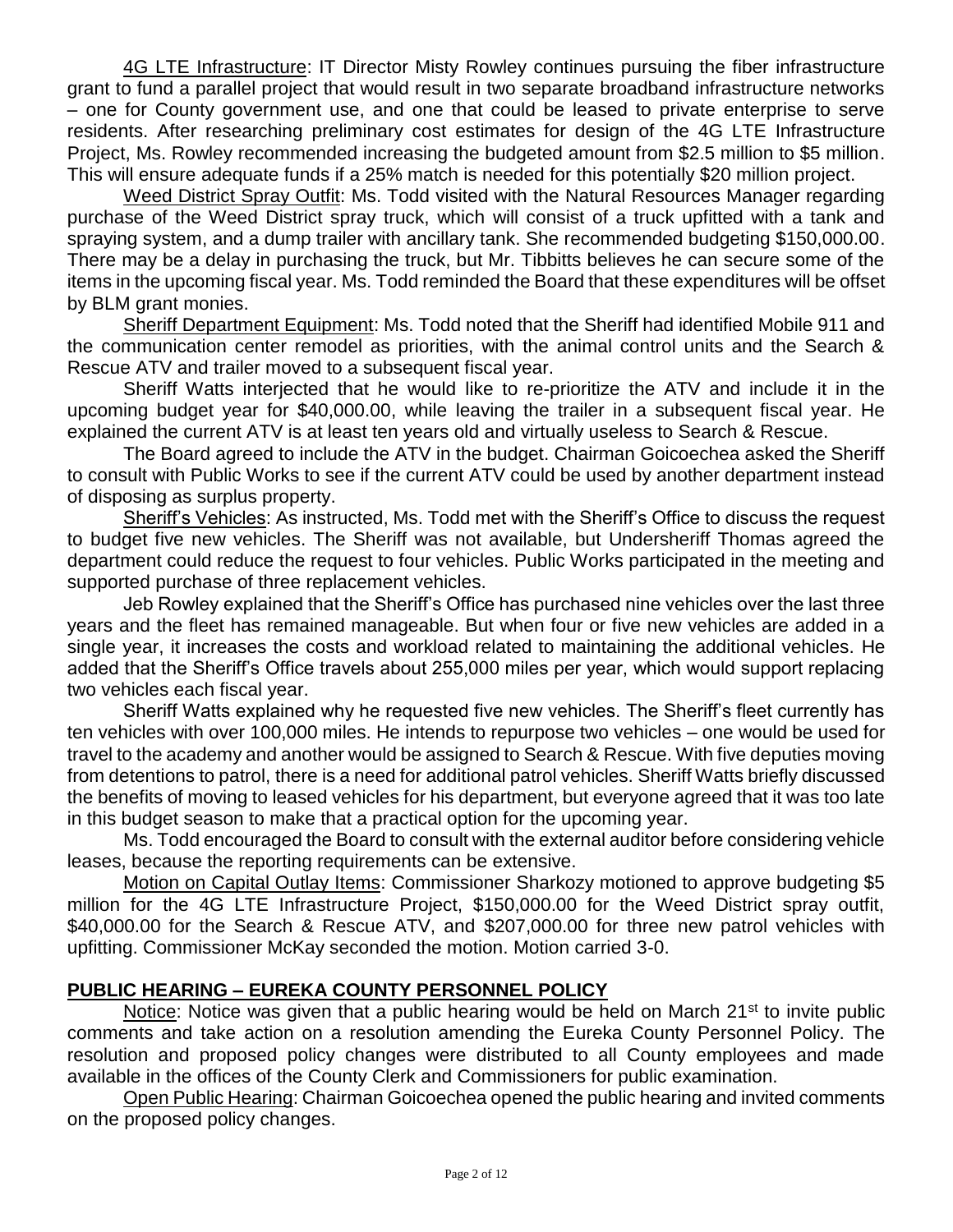Human Resources Director Heidi Whimple gave a brief overview of the changes, which focused on the employment section to ensure fair and consistent practices when hiring new employees or promoting from within the organization. Job descriptions must be up to date before offering any position for hire or promotion. Hiring freeze waiver forms or promotion request forms must be completed and submitted to the Comptroller, Human Resources, and ultimately approved by the Commissioners. Positions or promotion opportunities must be advertised for 14 calendar days. The application process will be done through the Human Resources application portal. Selection of candidates for hire or promotion will be made in consultation and participation of Human Resources. Hiring freeze waivers expire after 180 days and promotion approvals expire after 90 days, triggering the process to begin again.

Sheriff Jesse Watts voiced concerns, stating he did not support the new promotion process. He felt once a Deputy I meets certain criteria or becomes certified, it is the natural progression for them to advance to a Deputy II or III, and s/he shouldn't have to apply for these promotions.

Chairman Goicoechea and Commissioner McKay both stated support for the updated policies. After hearing no further responses to calls for public comment, Commissioner Sharkozy motioned to adopt, as presented, the resolution amending the Eureka County Personnel Policy. Commissioner McKay seconded the motion. Motion carried 3-0.

### **EUREKA COUNTY HIGH SCHOOL**

Annual Scholarship Drive: Winnona Eversgerd, School Counselor, was in attendance to request a donation to the annual scholarship drive, explaining there were 25 graduating Seniors in the Class of 2022.

Commissioner Sharkozy motioned to contribute \$2,000.00 to Eureka County High School's annual scholarship drive for the Class of 2022, to be paid from the miscellaneous grants account in the Commissioners' budget. Commissioner McKay seconded the motion. Motion carried 3-0.

#### **COMMISSIONERS**

Wildfire Awareness Campaign & Resolution: Jared Bybee, Field Manager for BLM's Bristlecone Field Office, was in attendance to present, for signature by the Board, a resolution supporting the Nevada Wildfire Awareness Campaign from May through October, 2022.

Commissioner McKay motioned to adopt the Eureka County Resolution in Support of the Nevada Wildfire Awareness Campaign from May-October 2022, with the slogan *"Battle Born. Wildfire Ready."* Commissioner Sharkozy seconded the motion. Motion carried 3-0.

### **EUREKA COUNTY RESOLUTION IN SUPPORT OF THE NEVADA WILDFIRE AWARENESS CAMPAIGN / MAY – OCTOBER 2022 /** *"Battle Born. Wildfire Ready."*

WHEREAS, wildfire significantly impacts Nevada's environmental, economic, and social well-being; and

WHEREAS, residents must prepare to survive wildfire by ensuring proper management of vegetation surrounding the home and appropriate home construction and maintenance to resist ignition; and

WHEREAS, residents need to work together to prepare their homes and communities to survive wildfire and commit to become fire adapted; and

WHEREAS, residents can save precious time in an evacuation by preparing a go-bag and family evacuation plan ahead of time;

THEREFORE, the Eureka County Board of Commissioners does hereby proclaim the period of May through October 2022 as the Nevada Wildfire Awareness Campaign and this year's banner theme is: *"Battle Born. Wildfire Ready."* This campaign is a means for education and a call for residents of Eureka County to work together to be ready for wildfire.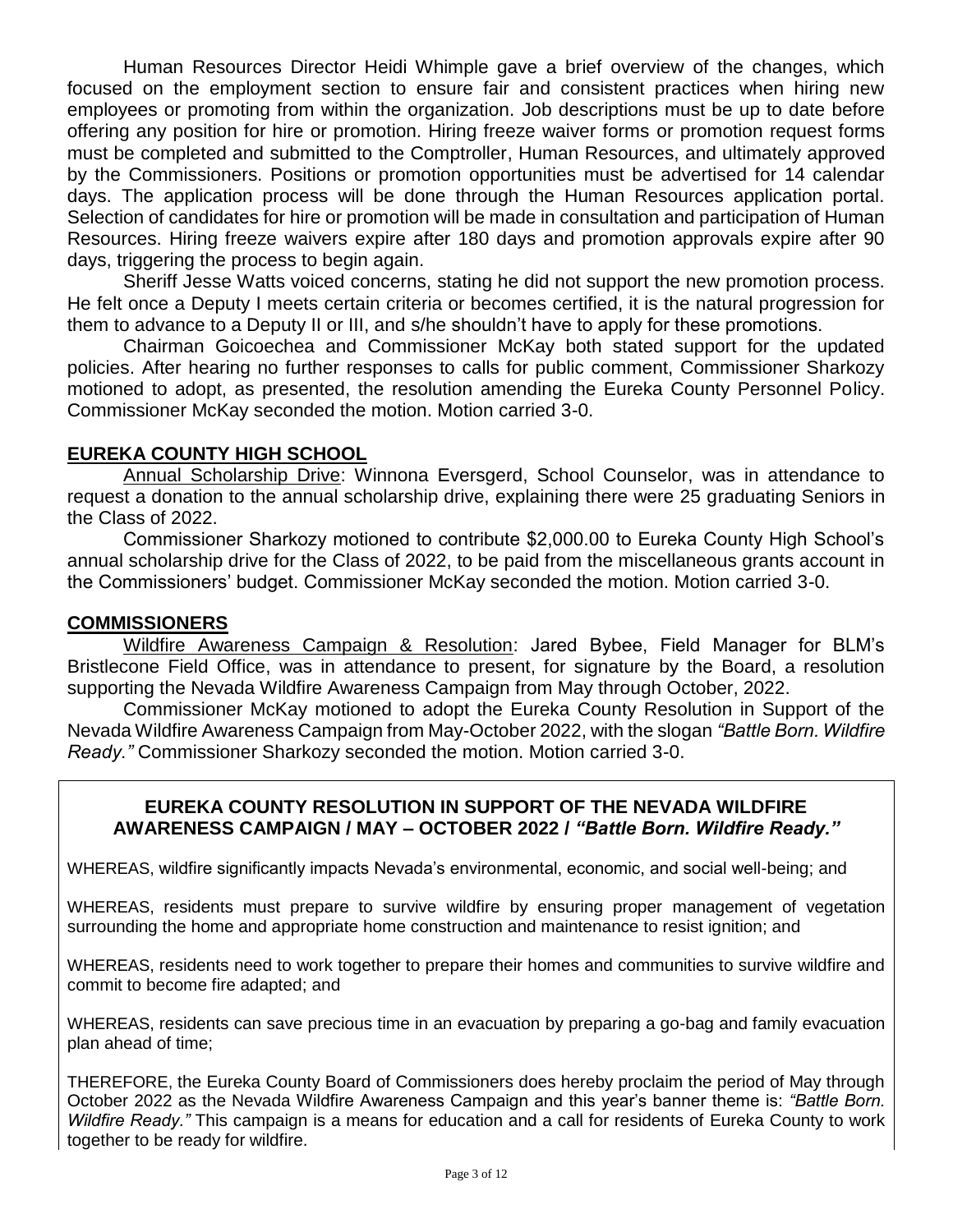Passed, Approved and Adopted this 21<sup>st</sup> day of March, 2022, by the EUREKA COUNTY BOARD OF COMMISSIONERS.

*/s/ J.J. Goicoechea, DVM*

J.J. Goicoechea, Chairman

 */s/ Michael Sharkozy* Michael Sharkozy, Vice Chairman

*/s/ Rich McKay*

Rich McKay, Member

Attest: */s/ Jackie Berg* Jackie Berg, Comm. Admin. Asst.

### **SENIOR CENTERS**

Update Report: Senior Center Program Director Millie Oram reported on activities at the Eureka Senior Center and Fannie Komp Senior Center. In February, Eureka served 682 meals and Crescent Valley served 710 meals. A total of \$7,978.50 was deposited for the month.

Medicaid Match Contract: The County has a Medicaid match contract with the State in which it agrees to pay the nonfederal share of expenditures, set forth in statute, as a mandatory part of the State Plan for Medicaid. The State is now managing these contracts through the Social Services department of the respective counties.

Commissioner Sharkozy motioned to approve the Medicaid match contract between Eureka County through Eureka County Social Services and the Nevada Department of Health & Human Services through the Division of Health Care Financing & Policy and the Division of Welfare & Supportive Services for the period of July 1, 2021, through June 30, 2023. Commissioner McKay seconded the motion. Motion carried 3-0.

# **SOGOVIAQ AQUAPONICS, LLC**

Aquaponics Facility: Representatives of Sogoviaq Aquaponics, Doug Jaquay, Garry Duncan, Kevin Vogel, and John Hogan, were in attendance to discuss plans to construct and operate an Aquaponics Farm & Fish Production Facility in Eureka County, near Duckwater.

The men described the project, which will be a closed loop, one-million square feet, aquaponics facility made up of two large industrial greenhouse buildings. With low energy and low water needs, the agriculture side will grow organic produce and the fish side will grow freshwater fish and shrimp. The fish naturally fertilize the water and the plants absorb nutrients and help clean the water. The plan is to truck the products (fish and shrimp will be shipped live) to wholesalers.

The footprint of the building will be approximately 35 acres, and it is estimated that another 30 acres will be needed for operations and loading area. Sogoviaq will do the dirt work and prepare the site. Partner company, Kubo, will deliver and set-up the pre-fabricated industrial greenhouse buildings. This project has been planned to work in partnership with Nevada Vanadium to benefit its Gibellini Mine Project.

Ron Espell explained that the Gibellini Mine will lease water from the Fish Creek Ranch and can use 650 gallons a minute under the water right. This will essentially shut down one pivot. Water can be routed to this facility to maintain some agriculture productivity. There is also the possibility of leaving the pivot in production by irrigating with fertilized water from the facility. From a conservation perspective, there may be an opportunity to irrigate some of the highly alkaline land with the fertilized water to create grass habitat for sage grouse.

The men answered several questions from the Board. Chairman Goicoechea asked the group to be prepared to work with the County as they move forward, particularly Public Works related to road issues and Natural Resources related to natural resource issues.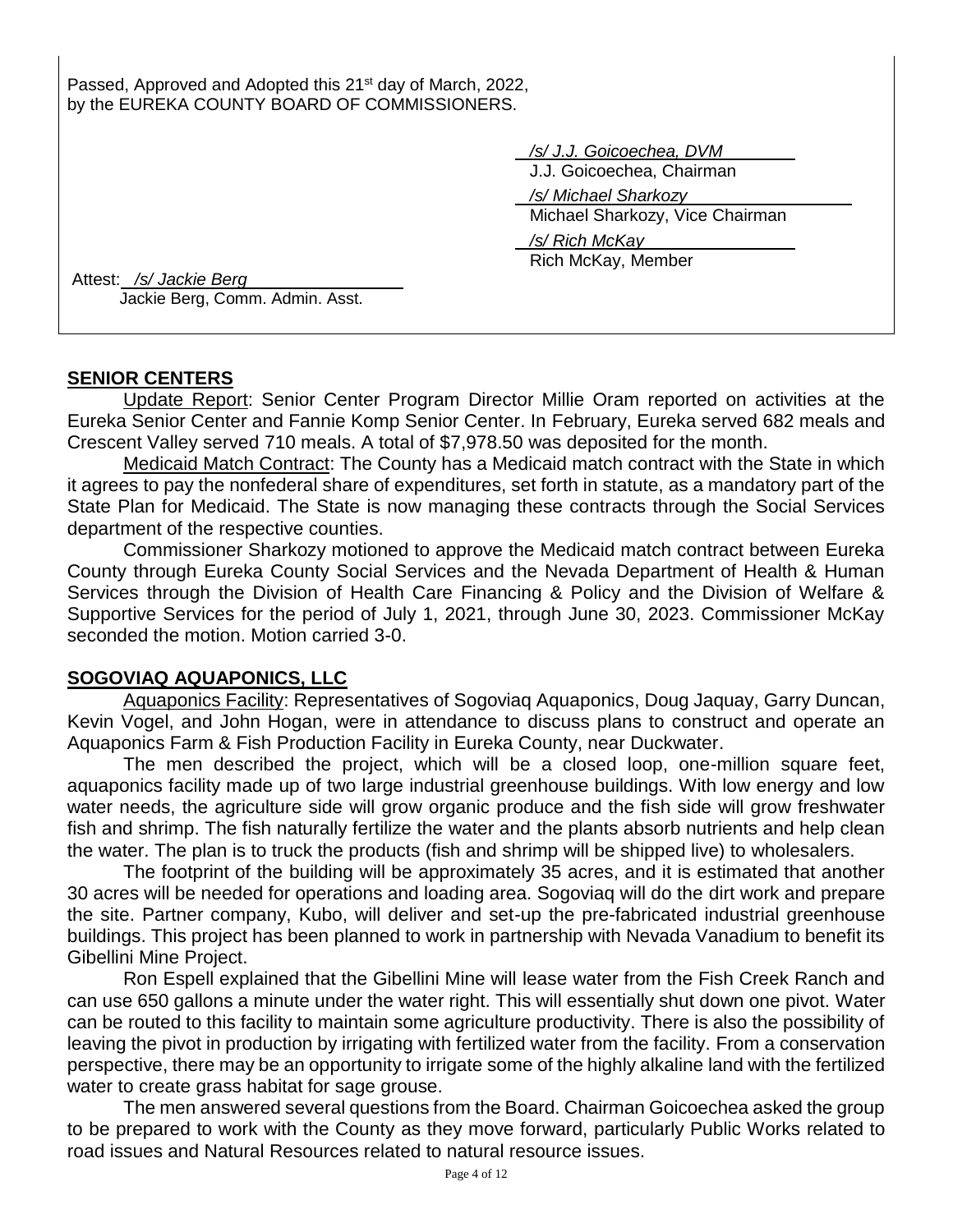### **NEVADA VANADIUM**

Gibellini Mine Project: Ron Espell, CEO of Nevada Vanadium, provided an update on the BLM permitting process for the Gibellini Mine Project. Federal Register publication of the Environmental Impact Statement Notice of Availability is expected within days, and this will kick off a 45-day public comment period. Nevada Vanadium has strong support from the BLM on this project. BLM State Director Jon Raby has offered to give a project briefing if the national BLM Director requires it.

Mr. Espell said about 1,900 conservation credits are needed for the mine under the Conservation Credit System, and they hope to generate those at the Fish Creek Ranch (which Nevada Vanadium is in the process of purchasing). M3 Engineering is working on a feasibility study, and Nevada Vanadium has engaged Hitachi Energy to determine reliability and optimum application of the renewable energy component of the project. This includes solar with battery storage and a potential conveyer system that generates its own power by the downhill transport of ore from the pit to the crusher. Commissioner McKay has participated in meetings with Nevada Vanadium and Mt. Wheeler Power on the solar aspect, which will not only reduce demand on the grid but is a potential power source to the grid. In cooperation with Mt. Wheeler Power, a third-party load study is underway to examine (a) available power to the project through conventional transmission lines and renewable energy, and (b) the potential to supply energy to the grid.

On mining and production, Caterpillar has proposed a partnership where it would provide all equipment, maintenance facilities, and maintenance. Nevada Vanadium would provide the manpower. This may prove to be a preferable option to a mining contractor.

Mr. Espell explained Nevada Vanadium Mining Corp. is a company created from the parent company Silver Elephant Mining Corp., and is working with Toronto Stock Exchange to get the company listed. The transition to a publicly traded company should be complete by the end of April. This move was driven by investors who are interested in the vanadium aspect (critical minerals and renewable energy) versus nickel and silver. This project is dependent on the price of vanadium, which has been steadily increasing and is currently over \$12.00 a pound. Mr. Espell concluded by stating the project is still on schedule to begin mining in 2024.

### **McEWEN MINING**

Potential Lease & Man Camp: Todd Sylvester, Site Manager at McEwen's Gold Bar Mine, has been meeting with Jeb Rowley weekly about potential lease of County property at the Eureka Canyon Subdivision as a site for temporary housing to serve as a man camp for employees of the mine and mining contractor, Ledcor.

Since visiting with the Board in February, Mr. Sylvester said another County lot has been identified. He has been working with engineers and Ledcor on planning and cost estimates. Mr. Sylvester estimated \$310,000.00 to get the property ready, and \$80,000.00 for electrical work, which leaves a little over \$100,000.00 (of the \$500,000.00 budget) for road improvements and water lines. The 8-inch water line can be done, but Mr. Sylvester asked if the County would waive the requirement to seal the road. He also noted that the original estimate of \$540,000.00 for the trailer units, which is Ledcor's contribution, has since increased to \$900,000.00.

The Commissioners and Mr. Rowley discussed the roads and amount of traffic the man camp will create, but ultimately maintained the need to seal the road based on too many concerns over impacts to the overall subdivision.

### **NATURAL RESOURCES**

Report on Activities: Natural Resources Manager Jake Tibbitts reported on recent activities. Adjudication Hearings: Mr. Tibbitts said he has spent a lot of time related to the District Court hearings for the Diamond Valley Adjudication. Testimony on the BLM's Public Water Reserves (PWR 107), which were challenged by the County, starts on March 22<sup>nd</sup> and continues all week and into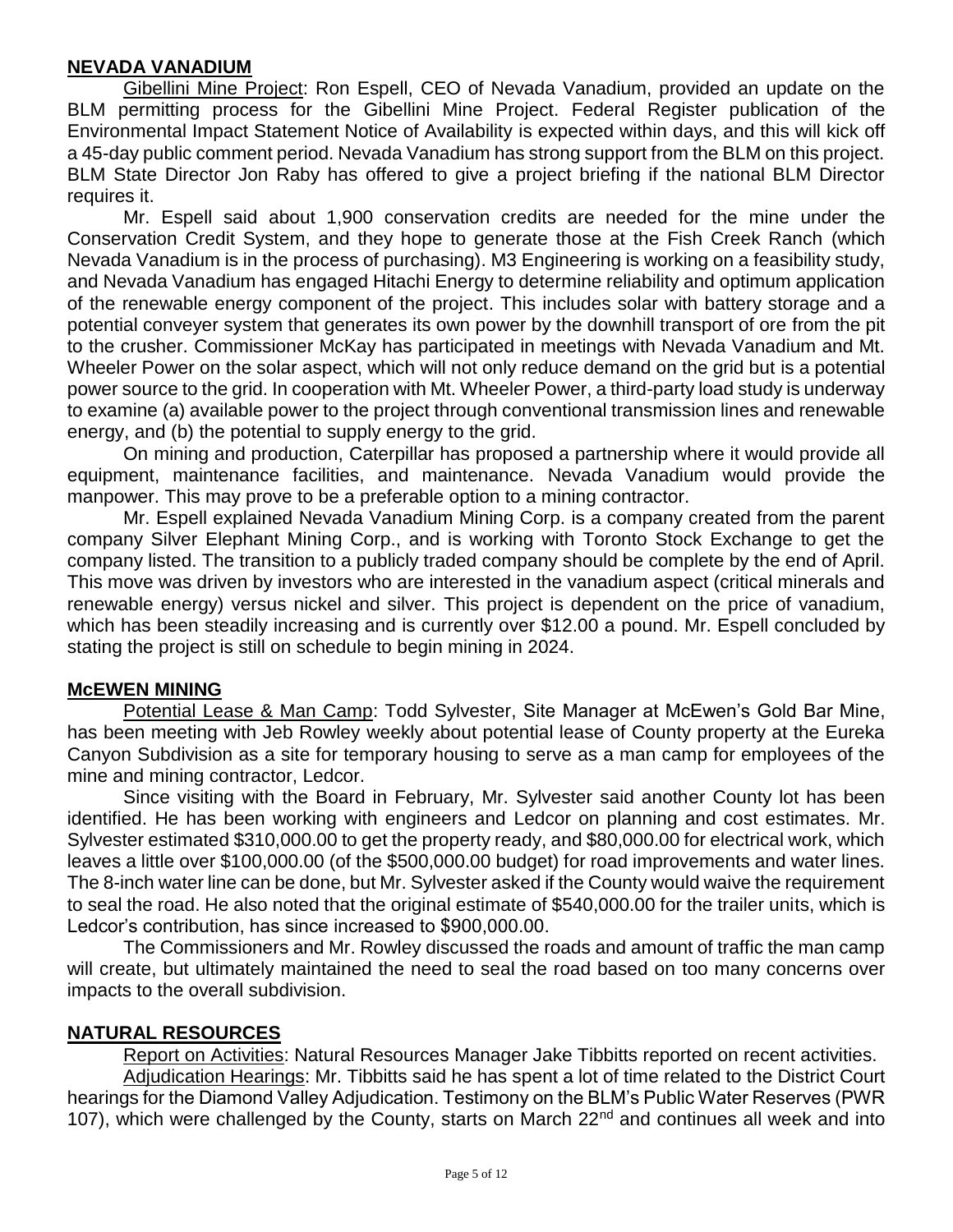the following week. This has involved a lot of preparation, work with attorneys, and contracts with independent experts.

HRBWA: The Humboldt River Basin Water Authority met on March 11<sup>th</sup> and decided to protest Gold Standard Ventures' new applications for mining water in the over-appropriated Humboldt River Basin. This is for the new project above the Tomera Ranch just over the mountain range (Pinon Range) in the Dixie Creek area of the basin.

CAB: The County Advisory Board to Manage Wildlife met on March  $17<sup>th</sup>$  and asked if there had been any follow-up related to County roads that are being blocked on the Diamond Range. Mr. Tibbitts is still researching the matter to help the Board determine the best course of action.

Upcoming Meetings: On March 31<sup>st</sup>, the Nevada Department of Agriculture (NDA) will be in Eureka as part of its annual tour and management meetings on Mormon crickets and grasshoppers. Chairman Goicoechea noted that NDA is holding a workshop on March 22<sup>nd</sup>, that can be attended virtually, on NAC 571, related to importation of livestock, and testing/vaccinating for various diseases.

Nevada Rangeland Grasshopper & Mormon Cricket Suppression Program EA: Mr. Tibbitts explained that based on a settlement with some environmental groups, Nevada Rangelands must complete an Environmental Assessment each year and get a signed FONSI (Finding of No Significant Impact) before they can do any treatments on public lands for grasshoppers or Mormon crickets. Mr. Tibbitts prepared a letter supporting the EA.

Commissioner Sharkozy motioned to send the letter to Nevada Rangelands supporting its Grasshopper & Mormon Cricket Suppression Program Environmental Assessment; Commissioner McKay seconded the motion; motion carried 3-0.

Proposed Voluntary Grazing Permit Retirement Act (HR 6935): Mr. Tibbitts said that grazing permits cannot be retired under the Taylor Grazing Act, but every couple of years legislation is proposed calling for voluntary and permanent retirement of permits. The BLM has been able to get temporary retirements under Resource Management Plans, but they only last for the duration of the respective RMP.

Mr. Tibbitts explained the problem with the proposed legislation is it creates an environment that allows special interest groups to create issues or litigate, essentially causing a rancher so much expense that the only option is to sell out. But grazing is the primary tool for reduction of hazardous fuels and managed rangelands provide water and other benefits to wildlife. Mr. Tibbitts prepared a letter to the Congressional Delegation in opposition to HR 6935, copied to the House Committee on Natural Resources, the Nevada Joint Interim Natural Resources Committee, and Nevada Cattlemen's Association.

Commissioner Sharkozy motioned to send the letter opposing HR 6935, the proposed Voluntary Grazing Permit Retirement Act, to the Congressional Delegation; Commissioner McKay seconded the motion; motion carried 3-0.

Proposed Diamond #1-27 Oil Well Project: On March  $7<sup>th</sup>$ , representatives of Great Basin Operating LLC, proponent of the proposed Diamond #1-27 Oil Well Project, visited with the Commissioners. They wanted to acknowledge the County's concerns, voiced in a letter to the BLM, and agreed to be proactive in addressing those concerns. They asked the County to write a letter to the BLM noting their commitment to mitigate issues related to the project that could impact Eureka County.

Mr. Tibbitts prepared the letter as a follow-up to previous comments on the proposed Diamond #1-27 Oil Well Project, and to inform the BLM of the proponent's commitment to the County. Commissioner Sharkozy motioned to send the follow-up letter to the Elko District BLM on the Environmental Assessment for the proposed North Diamond Valley #1-27 Exploration (Oil Well) Project, and informing of Great Basin Operating LLC's commitment in regard to the County's concerns. Commissioner McKay seconded the motion. Motion carried 3-0.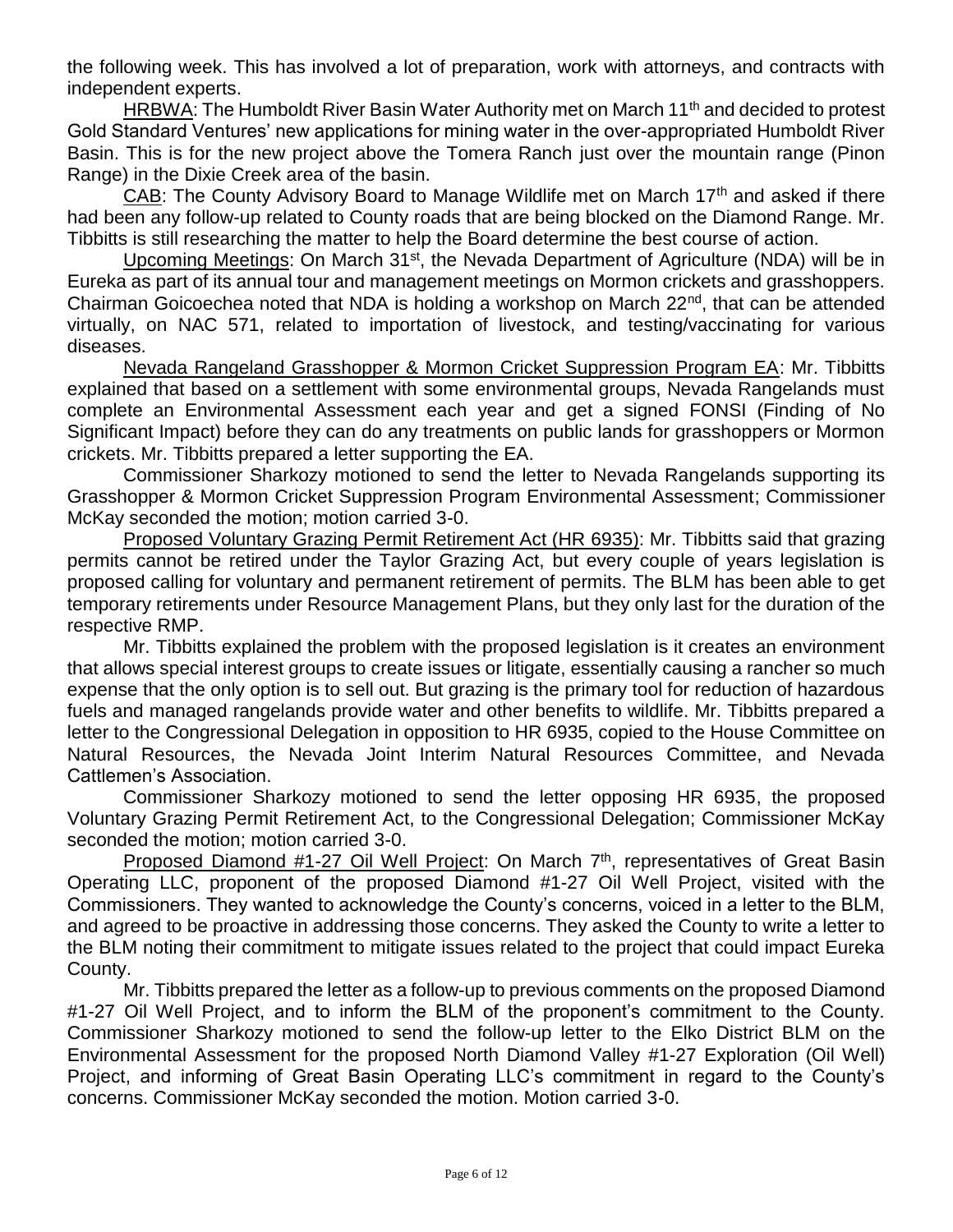Out-of-State Travel: Mr. Tibbitts requested authorization for out-of-state travel for the Weed Control & Resources Technician to pick up the trailer as part of the weed spraying outfit for the Diamond Valley Weed District. He expects the travel to take place in mid-April.

Commissioner McKay motioned to approve out-of-state travel for Mitchell Nielsen to pick up the new Weed District trailer from the dealer in Fresno, California, once the final availability date is confirmed. Commissioner Sharkozy seconded the motion. Motion carried 3-0.

# **OLCESE WASTE SERVICES**

Update on Waste Services: Rick Lake, Operations Manager for Olcese Waste Services, gave an update on residential and commercial waste collection in Eureka County over the past quarter. Four 96 gallon residential services were added to the route in January; two new residential services were added in February; and two new residential services were added in March. Mr. Lake noted there were some changes in accounting staff that caused some minor delays with billing, but everything has been resolved. He made Public Works aware of the issue right away.

# **SHERIFF**

Updated Job Descriptions: Undersheriff Tyler Thomas worked with Human Resources to update the deputy and dispatch job descriptions, and he noted that they were reviewed and approved by Nevada POOL/PACT. Commissioner Sharkozy motioned to approve the updated job descriptions for Deputy I, II, & III; and Dispatcher I/II; Commissioner McKay seconded the motion; motion carried 3-0.

Hiring Freeze Waivers: Undersheriff Thomas explained that the hiring freeze had been waived on January 30<sup>th</sup> for two positions, but should be ratified in relation to the updated job descriptions. Commissioner McKay motioned to waive the hiring freeze and authorize the Sheriff to fill the positions of one Deputy I, II, III (vacant as of 12/11/21), and one Deputy I, II, III (vacant as of 01/08/22). Commissioner Sharkozy seconded the motion. Motion carried 3-0.

Hiring Freeze Waiver Justifications were submitted for two additional vacancies. Commissioner Sharkozy motioned to waive the hiring freeze and authorize the Sheriff to fill one Dispatcher I (vacant as of 02/22/22), and one Deputy I, II, III (vacant as of 03/02/22); Commissioner McKay seconded the motion; motion carried 3-0.

Forensic Services Contract FY22: Sheriff Watts clarified that the forensic services contract was a new contract for Fiscal Year 2023, and was not the Fiscal Year 2022 contract discussed at a recent meeting. The Sheriff was asked to ensure the signature lines in the contract are corrected to include the Chairman's signature.

Commissioner Sharkozy motioned to approve the Fiscal Year 2022-2023 contract with Washoe County Sheriff's Office, Forensic Science Division, with selection of Option A as the scope of services, and authorized the Chairman to sign the contract outside of the meeting once the requested changes are made. Commissioner McKay seconded the motion. Motion carried 3-0.

# **SEARCH & RESCUE**

Out-of-State Travel: SAR Division Commander Arnold Pena requested authorization for two Search & Rescue volunteers to attend training in New Mexico, noting the volunteers will pay their own travel and lodging expenses. Commissioner McKay motioned to approve out-of-state travel for two Search & Rescue members to attend the International Technical Rescue Symposium in Albuquerque, New Mexico, November 2<sup>nd</sup>-7<sup>th</sup>, 2022, with tuition costs of \$900.00 (\$450.00 per person) to be paid with monies budgeted for Search & Rescue (010-034-53010-078) in the Sheriff's budget. Commissioner Sharkozy seconded the motion. Motion carried 3-0.

# **NORTHERN NEVADA EMS CONSORTIUM**

Donation Request: Rusty Bahr was in attendance representing the Northern Nevada EMS Consortium. He explained that NNEMSC is a nonprofit organization that raises money and works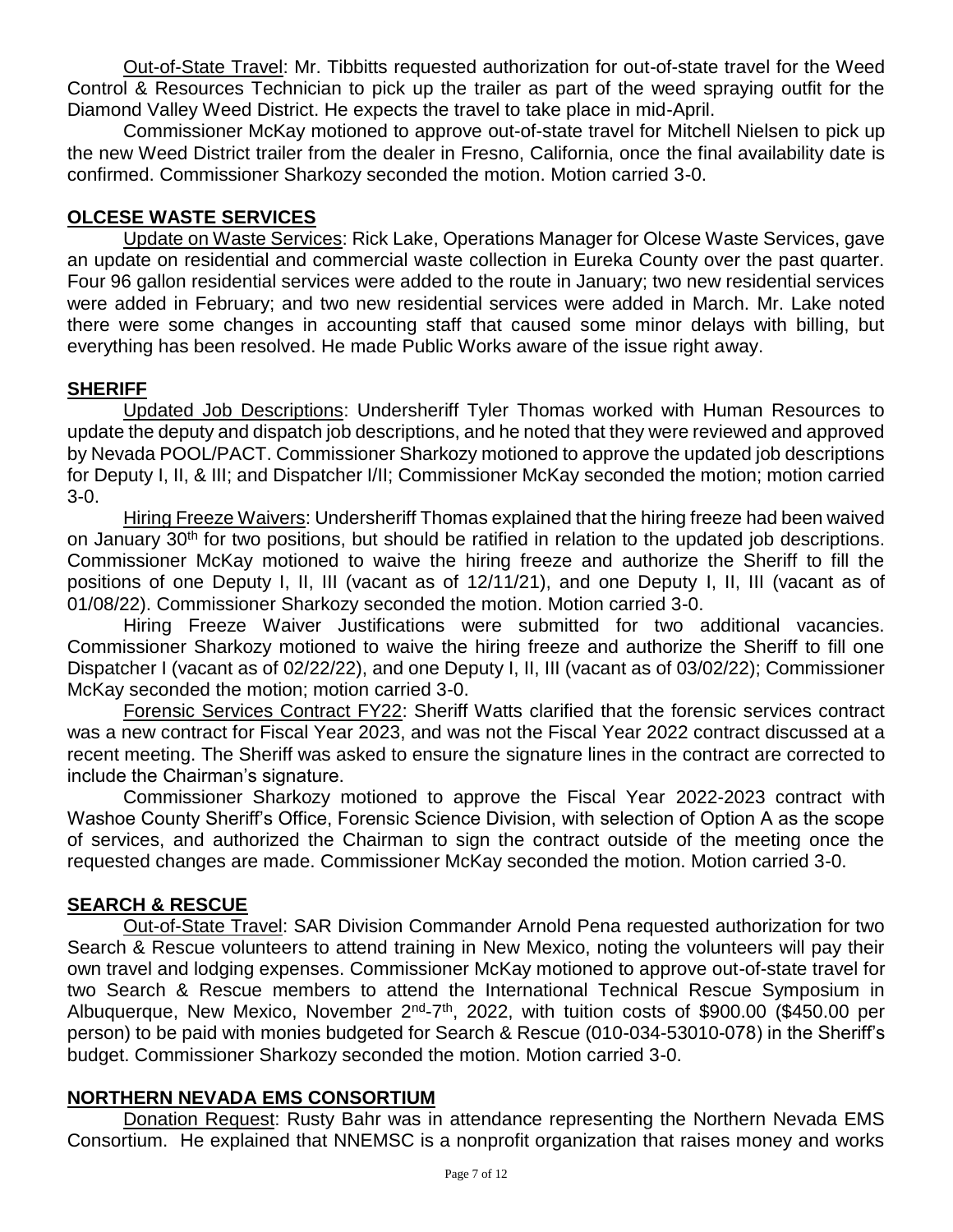primarily with air ambulance providers (particularly MedX AirOne) to ensure that people who need those services aren't left with a huge medical bill. Eureka County has contributed in the past, and NNEMSC requested donations for the current and upcoming fiscal years.

Commissioner Sharkozy motioned to approve a donation of \$5,000.00 in the current fiscal year (FY22) to be paid from the miscellaneous grants account in the Commissioners' budget and a donation of \$5,000.00 in the upcoming fiscal year (FY23) to be paid after July 1, 2022. Commissioner McKay seconded the motion. Motion carried 3-0.

### **TREASURER**

Treasurer's Report: The Treasurer's Report for February was submitted by Treasurer Pernecia Johnson, showing an ending General Fund balance of \$44,153,610.92.

### **DISTRICT ATTORNEY**

Updated Job Descriptions: Commissioner McKay motioned to approve updated position descriptions for a full-time Legal Secretary and a casual Department Assistant; Commissioner McKay seconded the motion; motion carried 3-0.

Hiring Freeze Waiver Justifications: Commissioner Sharkozy motioned to waive the hiring freeze and authorize the District Attorney to fill the positions of one full-time Legal Secretary, and one casual Department Assistant; Commissioner McKay seconded the motion; motion carried 3-0.

Out-of-State Travel: District Attorney Beutel stated that one staff member will attend training for the new case management program recently approved. He reminded the Board that this new software replaces the current program, which has inflated ins annual cost to \$25,000.00.

Commissioner Sharkozy motioned to approve out-of-state travel for Ashley Adams to attend the Prosecutor by Karpel training conference in St. Louis, Missouri, scheduled April 18<sup>th</sup> through April 21st. Commissioner McKay seconded the motion. Motion carried 3-0.

### **CLERK RECORDER**

Date to Canvass Results of Primary Election: Clerk Recorder Lisa Hoehne requested that the Board schedule a meeting to canvass returns of the Primary Election, which must be done between June 21<sup>st</sup> and June 24<sup>th</sup>. After a brief discussion, the Board agreed to cancel the June 20<sup>th</sup> meeting and to meet on June 21st.

Election Worker Compensation: Ms. Hoehne requested that the February 2010 resolution setting compensation pursuant to NRS 293.460 be modified for the 2022 election so that both poll workers and counting/election board workers, who are not County employees (County employees receive their regular pay), may receive \$20.00 per hour, for no more than 29 hours in a work week.

Commissioner McKay motioned to set compensation for poll workers and counting/election board workers, who are not County employees, at \$20.00 per hour for the 2022 election cycle. Commissioner Sharkozy seconded the motion. Motion carried 3-0.

Election Workers: Ms. Hoehne requested a waiver of the 19 hour per week limit for casual workers to allow election workers to work up to 29 hours per week. Commissioner Sharkozy motioned to authorize the Clerk to utilize poll workers, and election/counting board workers for up to 29 hours per week beginning May  $31^{st}$  through June  $17^{th}$  in accordance with Personnel Policy 3.23. Commissioner McKay seconded the motion. Motion carried 3-0.

Modification to Position Descriptions: Ms. Hoehne requested that the requirement to be a registered voter in Eureka County be removed from the Election Officer (Poll Worker) and Counting Board Member job descriptions (approved on February  $7<sup>th</sup>$ ), because she is having difficulty finding enough poll workers.

Chairman Goicoechea said he has discussed this issue with the Clerk, and feels strongly that persons deciding whether residents of Eureka County must show identification or meet some other criteria before being allowed to vote, should be registered in Eureka County. He sympathized with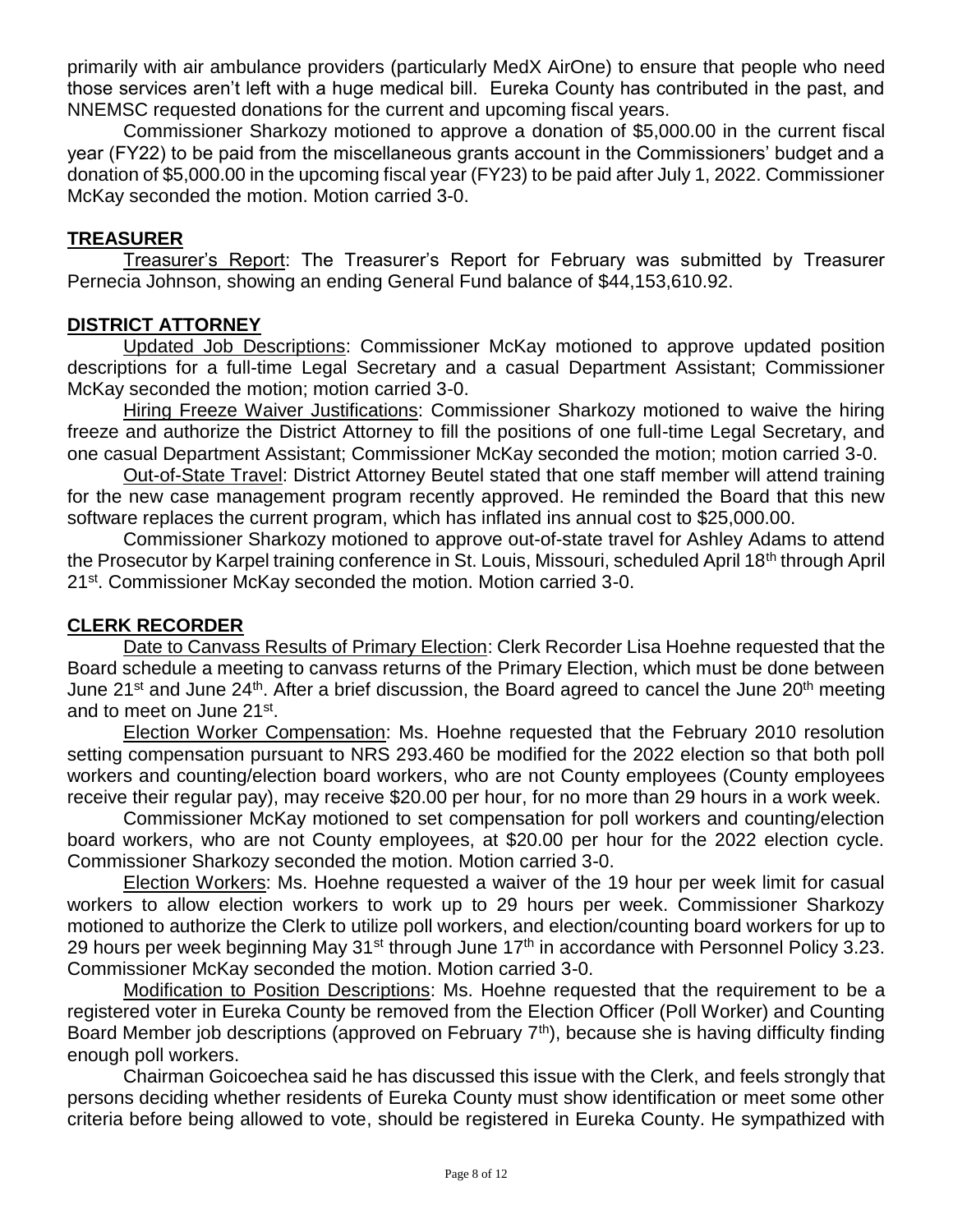her plight, but felt residents of another county might not always have the best interest of Eureka County at heart.

After some further discussion, Commissioner McKay motioned to amend the Election Officer (Poll Worker) and Counting Board Member job descriptions by removing the requirement that they be registered voters of Eureka County and instead require them to be registered voters in the State of Nevada. Commissioner Sharkozy seconded the motion. Motion carried 2-1, opposed by Chairman Goicoechea.

Ratify Hiring Freeze Waiver Justifications: The hiring freeze was waived to allow the Clerk to fill the election worker positions, but needed to be ratified since the job descriptions were amended. Commissioner Sharkozy motioned to ratify waiver of the hiring freeze for Election Officer (Poll Worker) and Counting Board Member positions; Commissioner McKay seconded the motion; motion carried 3-0.

Update on 2022 Primary Election: Ms. Hoehne reported that early voting begins May 28<sup>th</sup> and will go through June 10<sup>th</sup>, with election day June 14<sup>th</sup>. Early voting in Eureka will be from 8:00 a.m. to 6:00 p.m. Monday through Friday. Hours for Saturday have not yet been set. There will be a physical polling place in Crescent Valley during early vote, with abbreviated dates and times, yet to be determined. There will be a polling location in Crescent Valley on election day, but the hours will be dependent on availability of poll workers.

### **AMBULANCE & EMS**

Report on Activities: EMS Director Kenny Sanders reported there were a total of 30 calls for ambulance service in February, with 24 responses from the Eureka station, four responses from the Crescent Valley station, and two calls cancelled prior to response. Nine patients were transferred to air medical services. REACH Air conducted landing zone training with EMS and the Volunteer Fire Department in Crescent Valley.

### **COUNTY FACILITIES**

Facilities Update: Joyce Jeppesen, Public Works Assistant Director-Administration, gave an update on activities at County managed facilities.

Opera House: The Opera House had 164 attendees to meetings and events and seven visitors in February. There was a blood drive on March  $2^{nd}$ , a dance recital on March 10<sup>th</sup>, and bingo on March 17<sup>th</sup>. Upcoming events include an i80 Gold open house on March 23<sup>rd</sup>, and the Lincoln Day Dinner on March 24<sup>th</sup>, a performance by Tylor & the Train Robbers on April 2<sup>nd</sup>, and classical piano performed by Christina Cuda Robertson on April 8<sup>th</sup>.

Sentinel Museum: The Museum had 40 visitors in February.

Swimming Pool: The Pool had 117 swimmers for the month. Tony Alvarado joined the staff as Swimming Pool Supervisor and a new Casual Assistant Manager was selected. The \$14,265.69 POOL/PACT risk management grant was awarded for 75% of the cost of the security cameras.

Eureka Canyon Subdivision: One lot application is still pending. Ms. Jeppesen is meeting with Nevada Department of Transportation later in the day regarding two lot applications.

Eureka Landfill: The Landfill had 337 municipal customers and 475 commercial customers in February. It received 140 tons of municipal waste and 90 tons of construction and demolition debris. The littler fencing arrived on March 10<sup>th</sup>. One load of tires was removed by Liberty Tire Recycling. Metro Group should be here any day for a load of scrap metal.

Eureka Airport: A total of 2,891 gallons of fuel was sold at the Airport in February – 158 gallons of avgas and 1,661 gallons of Jet A fuel. Cameras and door locks have all been installed and are operational.

### **LOCAL EMERGENCY PLANNING COMMITTEE**

SERC OPTE Grant Application: LEPC Chair Jeb Rowley explained the Committee voted to use grant monies to purchase decontamination tents for EMS. The total grant amount sought is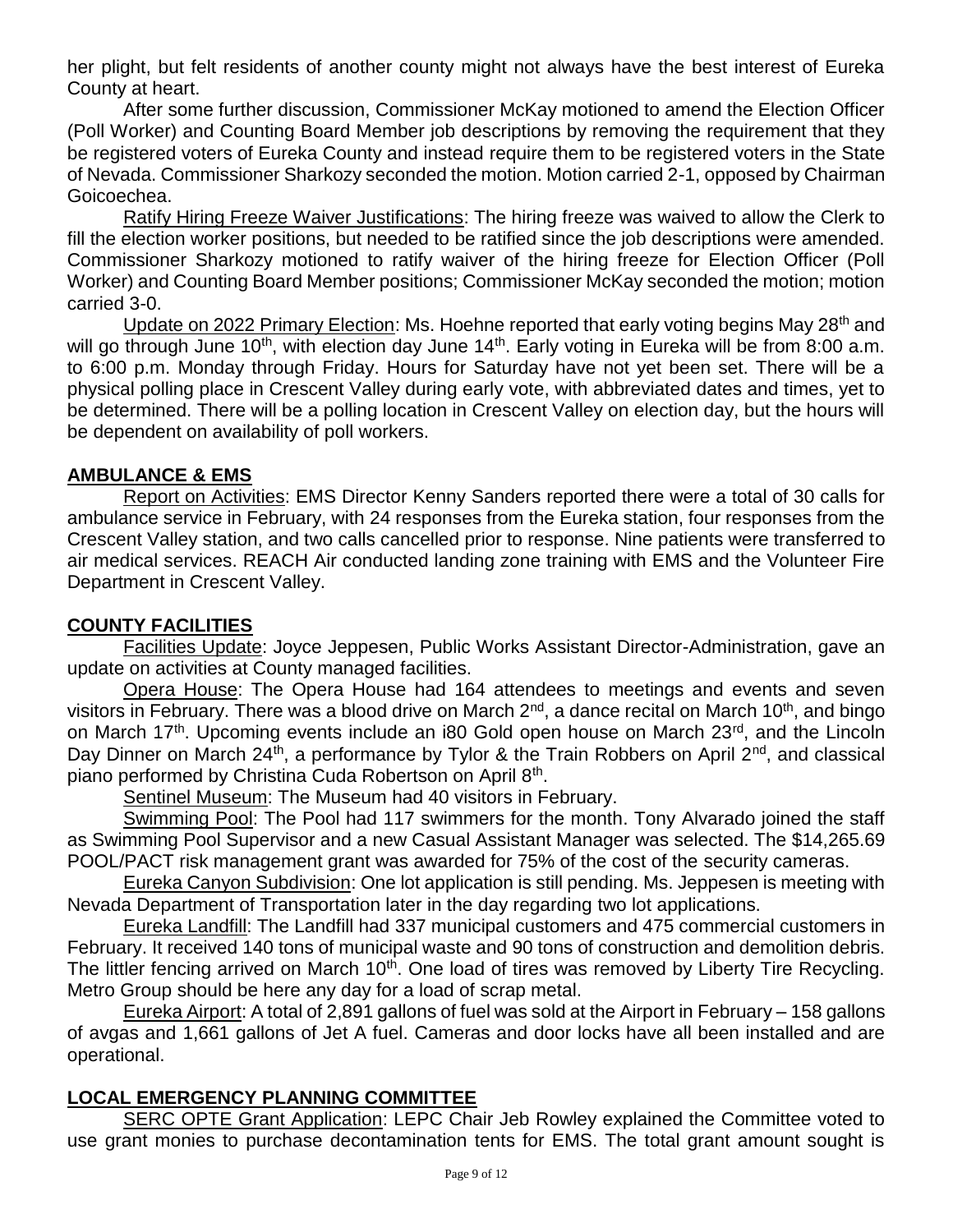\$21,450.00 with \$17,450.00 for the tents and \$4,000.00 for operations. The application is due March  $23<sup>rd</sup>$ .

Commissioner Sharkozy motioned to approve the Fiscal Year 2023 State Emergency Response Commission/Operational, Planning, Training, & Equipment (SERC OPTI) grant application for the Local Emergency Planning Committee. Commissioner McKay seconded the motion. Motion carried 3-0.

### **PUBLIC WORKS**

Public Works Update: Public Works Director Jeb Rowley reported on projects and activities.

Vehicle Inventories: Mr. Rowley and Senior Mechanic David Jones have been working with various departments to track vehicles and equipment in order to determine optimal inventory and potential surplus. They met with Undersheriff Thomas regarding Sheriff's Office vehicles.

BLM Fire: On March 9<sup>th</sup>, Mr. Rowley met with BLM Fire Management Officer for the Battle Mountain District, Tim Howell. The BLM will break ground this year for the new crew quarters in Eureka. They will be located where the current wildland fire station is just west of town. Frank Goodson is the Eureka Fire Management Officer. BLM reported that Eureka is fully staffed currently and it plans to station a new dozer in Eureka this year.

Red Card Wildland Fire Training: Red card wildland fire training is scheduled March 24<sup>th</sup> for Dunphy volunteers, April 5<sup>th</sup> (two trainings) for road employees and Eureka volunteers, May 4<sup>th</sup> for Pine Valley volunteers, and dates are pending for Crescent Valley and Beowawe.

Road & Utility Project: Phase one of the Eureka improvements is at 30% design. Plans should be in place to allow Eureka and Crescent Valley street maintenance to proceed concurrently in the spring of 2023. Public Works is working on bid documents and timeline for the CMAR (construction manager at risk).

Public Works toured Crescent Valley with Lumos & Associates to review some boundary line issues that impact roads and water lines. Lumos will fly the area for accurate measurements to create a topographical map. The road crew continues working on identifying water valves under dirt roads before paving can be done.

Nevada Gold Mine Solar Project: Public Works met with Nevada Gold Mine regarding a County road that splits the solar project in Boulder Valley. They are requesting approximately one mile of paving for dust mitigation.

Devil's Gate Mainline Extension: The State reviewed and approved engineering plans for looping of the water line on 3<sup>rd</sup> Street.

Miscellaneous: The Kenworth was delivered to Arizona to be outfitted as a frac tank transport. The shop crew assisted Search & Rescue by manning the snow cat on a recent mission.

Joint Water Conservation Plan: Mr. Rowley presented the updated Joint Water Conservation Plan, which includes water conservation measures and procedures related to drought management. Commissioner Sharkozy motioned to approve the updated Water Conservation Plan for the Town of Eureka Water System, Devil's Gate GID 1 & 2, and Crescent Valley Town Water System. Commissioner McKay seconded the motion. Motion carried 3-0.

Resolution to Adopt Joint Water Conservation Plan: Commissioner Sharkozy motioned to sign the Resolution to Adopt a Joint Water Conservation Plan for the Town of Eureka Water System, Devil's Gate GID District #1 & District #2, and Crescent Valley Town Water System. Commissioner McKay seconded the motion. Motion carried 3-0.

Eureka, Nevada March 21, 2022

RESOLUTION TO ADOPT A JOINT WATER CONSERVATION PLAN FOR THE TOWN OF EUREKA WATER SYSTEM, DEVIL'S GATE GID DISTRICT #1 & DISTRICT #2 AND CRESCENT VALLEY TOWN WATER SYSTEM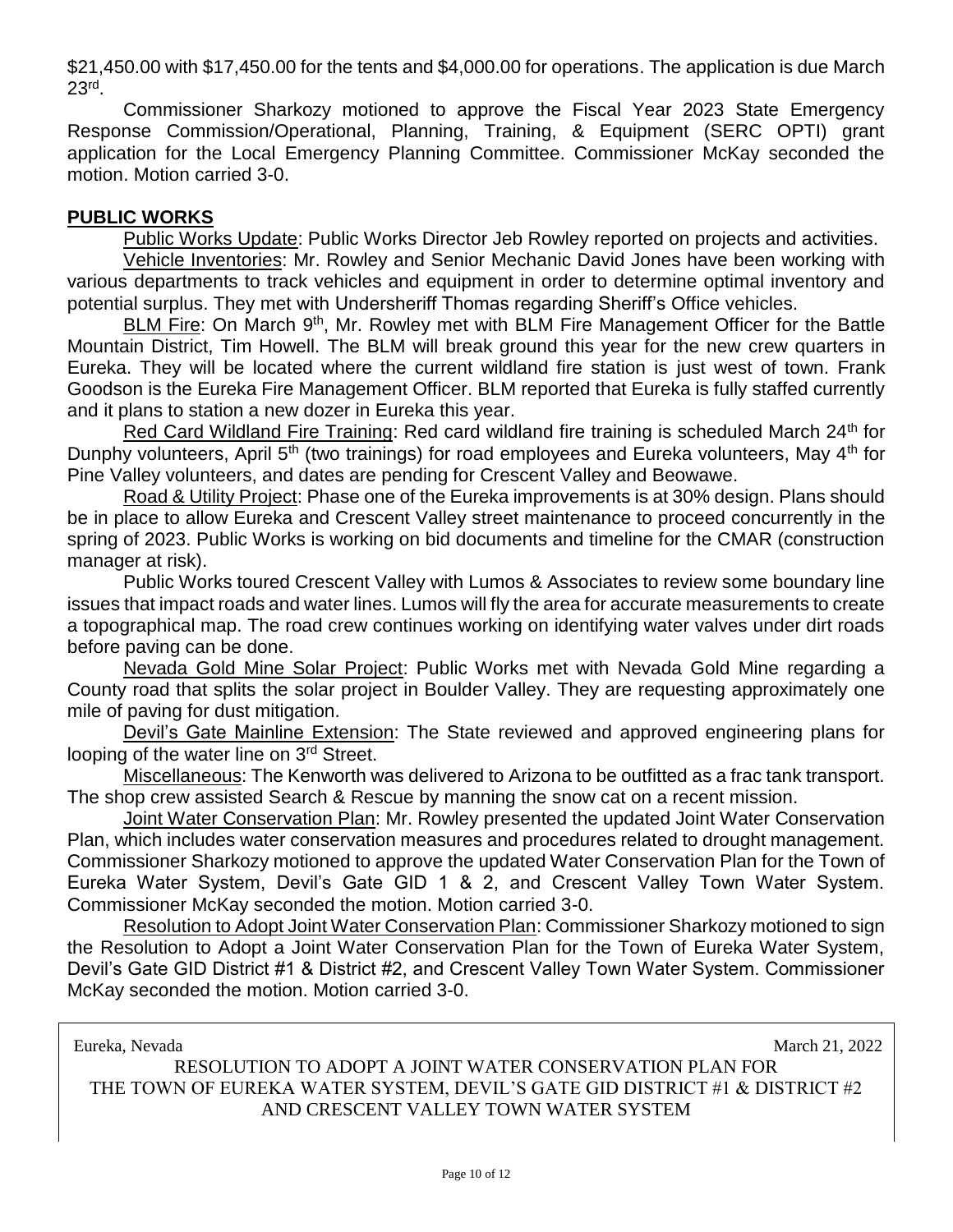WHEREAS, the Board of County Commissioners wish to adopt a joint water conservation plan for the Town of Eureka, Devil's Gate GID District 1 & 2, and the Town of Crescent Valley; and

WHEREAS, Eureka County is dedicated to promoting water conservation through public outreach, customer education and responsible stewardship; and

WHEREAS, the water conservation plan will be provided to customers of Eureka County water system in an effort to increase public awareness of the limited supply of water in Nevada and the need to conserve water; and

WHEREAS, Eureka County has programs to identify and reduce water system leakage, inaccuracies in water meters, and to monitor distribution system pressures; and

WHEREAS, Eureka County acts immediately to repair leaks as soon as they re identified and water operators check each system twice a day.

NOW THEREFORE BE IT RESOLVED the Board of Eureka County Commissioners, who are also the Board of Directors of the Devil's Gate GID Board that:

- 1. The joint water conservation plan for the Town of Eureka, Devil's Gate GID District 1 & 2, and the Crescent Valley Town be adopted.
- 2. The joint water conservation plan be available and distributed to users in the Town of Eureka, Devil's Gate GID District 1 & 2, and Crescent Valley Town water systems.

ADOPTED this 21<sup>st</sup> day of March, 2022.

 */s/ J.J. Goicoechea, DVM*

J.J. Goicoechea Chairman, Eureka County Commissioners Vice Chair, Devil's Gate GID Board

 */s/ Mike Sharkozy*

Vice Chair, Eureka County Commissioners Member, Devil's Gate GID Board

 */s/ Rich McKay*

Member, Eureka County Commissioners Chairman, Devil's Gate GID Board

Attest: */s/ Jackie Berg* Jackie Berg, Commissioner Admin. Asst.

# **CORRESPONDENCE**

Correspondence was received from: Public Works; County Advisory Board to Manage Wildlife; Recreation Board; Television District; Crescent Valley Town Advisory Board (2); Eureka County High School; Nevada Assoc. of Counties; UNR Radon Program; UNR UCED newsletter; UNR CABNR newsletter; Nevada Aviation Assoc.; USDA APHIS Nevada Office; Nevada Div. of Environmental Protection; Nevada Dept. of Health & Human Services; Nevada Dept. of Public Safety; US Dept. of the Interior-BLM; Kindra DiArman; EOPA newsletter; US Forest Service; National Assoc. of Counties (multiple); and Governing E-news (multiple).